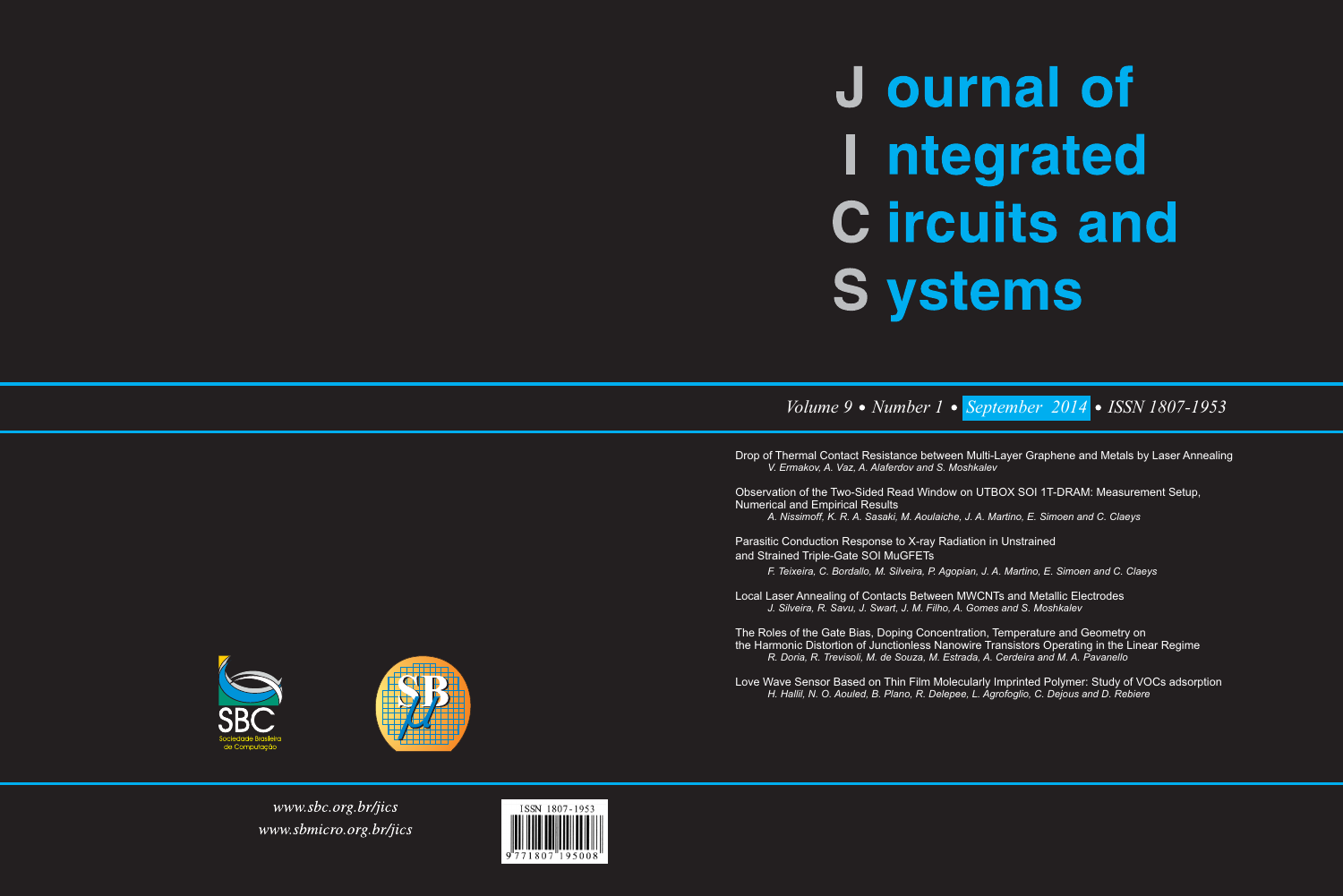The **Journal of Integrated Circuits and Systems** (**JICS**) is a publication from SBMicro – Brazilian Microelectronics Society and SBC – Brazilian Computer Society whose are non-profit scientific societies aiming to foster the microelectronics and computer science teaching, research and development.

*Editor-in-chief:*

*Marcelo Antonio Pavanello, FEI University, Brazil*

*Co-Editor:*

*Fernanda Kastensmidt, UFRGS, Brazil*

*Associate Editors:*

**Process and Materials** 

*Jacobus Swart, State University of Campinas, Brazil Magali Estrada, CINVESTAV, Mexico Olivier Bonnaud, University of Rennes, France*

*Devices and Characterization*

*Cor Claeys, IMEC, Belgium João Antonio Martino, USP, Brazil*

*Design*

*Elmar Uwe Kurt Melcher, Federal University of Campina Grande, Brazil Jürgen Becker, Karlsruhe Institute of Technology, Germany Guido Araújo, State University of Campinas, Brazil*

*Test*

*Alex Orailoglu, UCSD, USA Michel Renovell, LIRMM, France*

*Sponsored by:*

*Brazilian Computer Society Av. Bento Gonçalves, 9500 Porto Alegre, Brazil Caixa Postal 15012 – CEP 91501-970* *Brazilian Microelectronics Society Av. Prof. Luciano Gualberto, trav. 3 n. 158 CEP 05508-900, São Paulo, Brazil*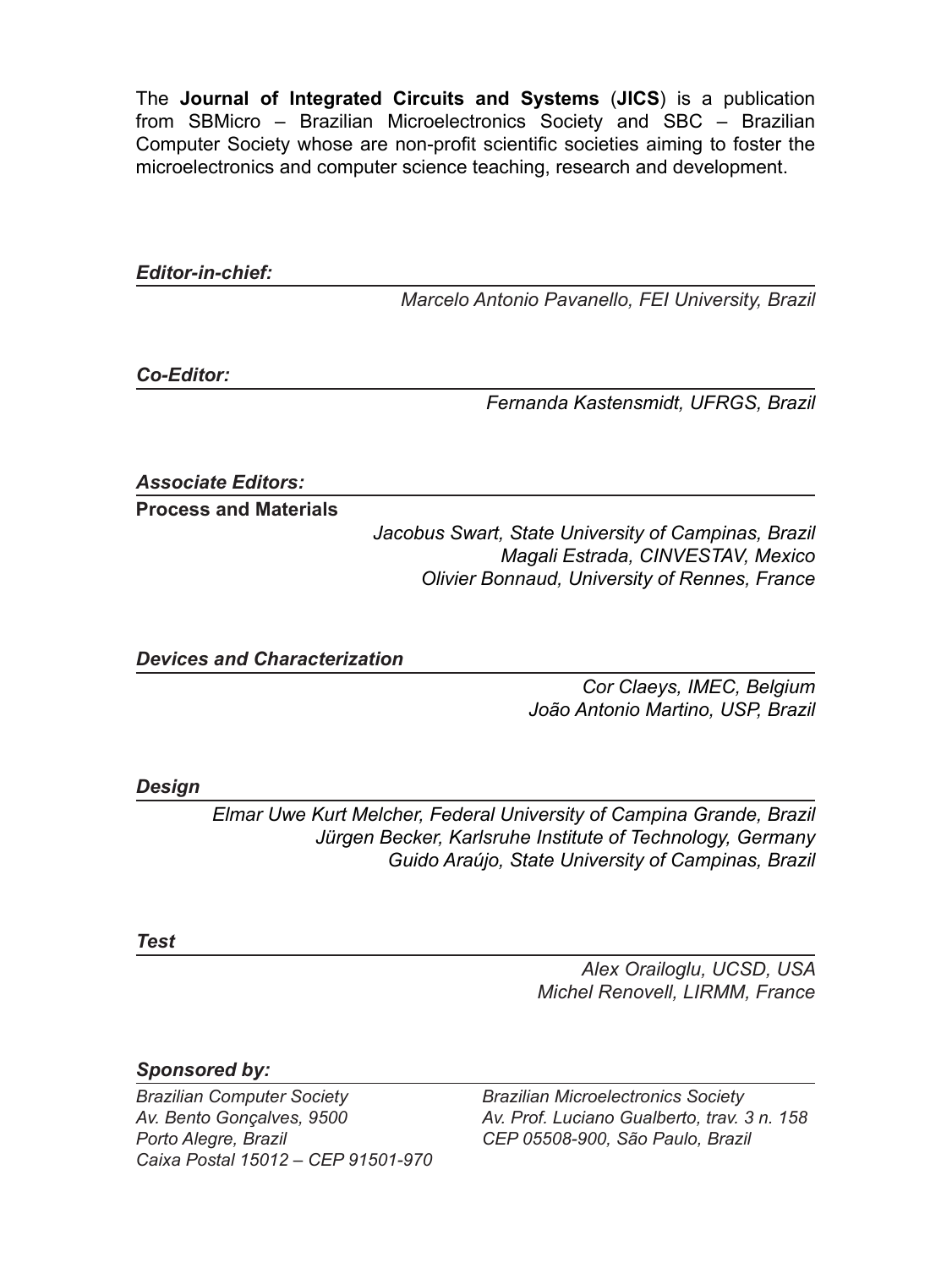### **JICS - Journal of Integrated Circuits and Systems**

#### **Professor Marcelo Antonio Pavanello, Editor Departament of Electrical Engineering, Centro Universitario da FEI Av. Humberto de Alencar Castelo Branco, 3972 CEP 09850-901, São Bernardo do Campo - SP – Brazil**

#### **Manuscript Preparation:**

#### *General:*

Editors reserve the right to adjust style to certain standards of uniformity. Original manuscripts are discarded one month after publication unless the Publisher is asked to return original material after use. Please use Word or Word Perfect files for the text of your manuscript.

#### *Structure:*

We suggest following this order when typing manuscripts: Title, Authors, Affiliations, Abstract, Keywords, Main text, Acknowledgements, Appendix, References, Figure Captions and then Tables. Please supply figures imported into the text AND also separately as original graphics files. Collate acknowledgements in a separate section at the end of the article and do not include them on the title page, as a footnote to the title or otherwise.

#### *Text Layout:*

The manuscript must be typed using double spacing and wide A4 paper (3 cm) margins (Top, Bottom, Left, Right) with 12 pt Times New Roman font size up to 18 pages (maximum). Present tables and figure legends on separate pages at the end of the manuscript. All the manuscript pages must be numbered consecutively.

#### *Abstract:*

A self-contained abstract outlining in a single paragraph the aims, scope and conclusions of the paper must be supplied.

#### *Keywords:*

Immediately after the abstract, please provide a maximum of six keywords (avoid, for example, 'and', 'of'). Be sparing with abbreviations: only abbreviations firmly established in the field may be eligible.

#### *Symbols:*

As there is considerable variation in nomenclature and unit systems from country to country, authors are required to include a list of symbols, which they have used in their manuscripts, and of the units in which the corresponding qualities are measured. Another possibility is to define the symbols along the manuscript. SI units should be used where possible.

#### *Units:*

Follow internationally accepted rules and conventions: use the international system of units (SI). If other quantities are mentioned, give their equivalent in SI.

#### *Maths:*

Number consecutively any equations that have to be displayed separately from the text (if referred to explicitly in the text).

#### *References:*

All publications cited in the text should be presented in a list of references following the text of the manuscript. Along the text, indicate references by number(s) in square brackets in line with the text.

#### **The papers are submitted online following the link www.sbmicro.org.br/jics.**

**After acceptance, the author will be notified about the final paper format to be submitted for printing.**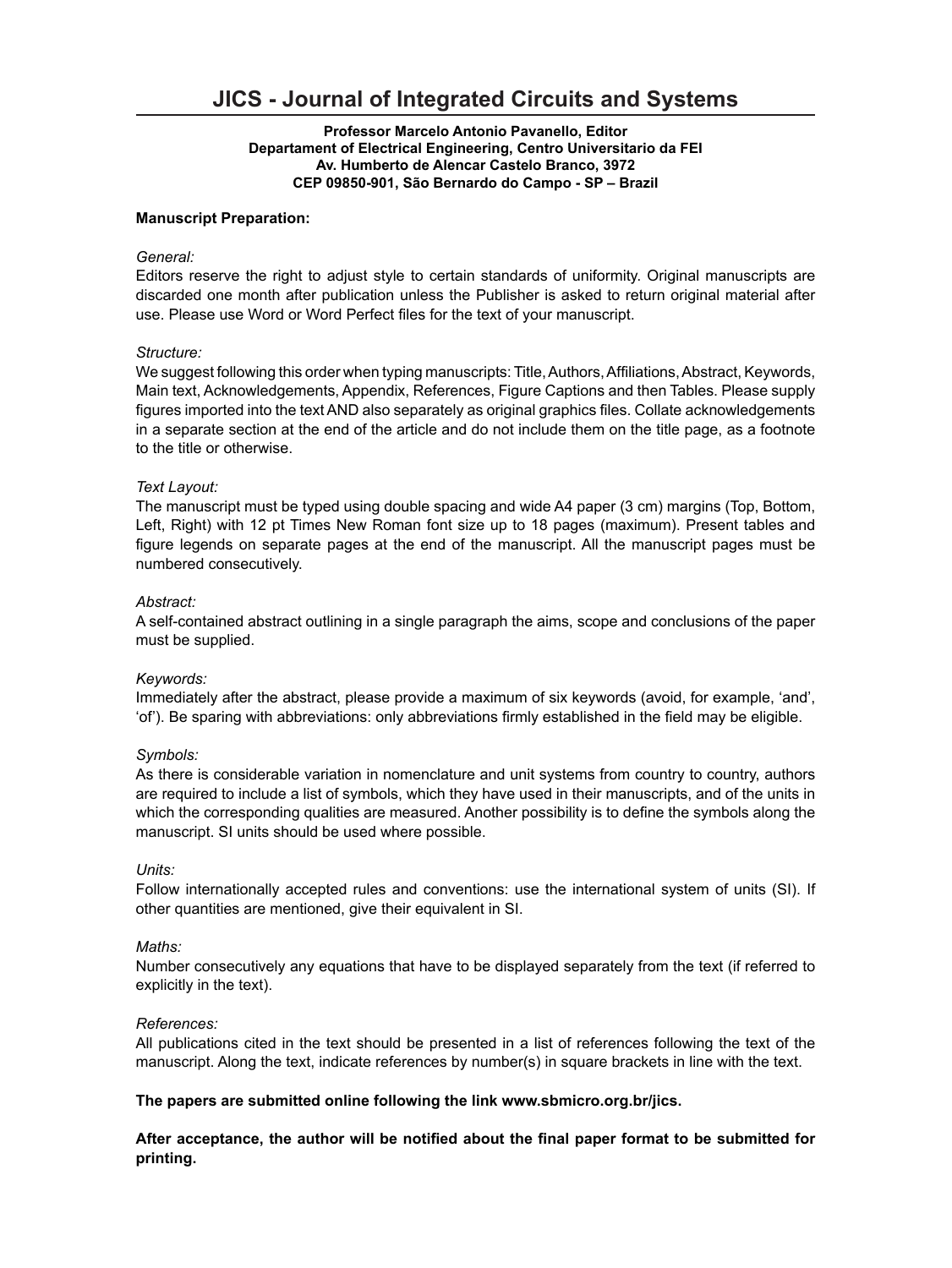## J ournal of I ntegrated **C** ircuits and **S** ystems

Volume 9 . Number 2 . September 2014 . ISSN 1807-1953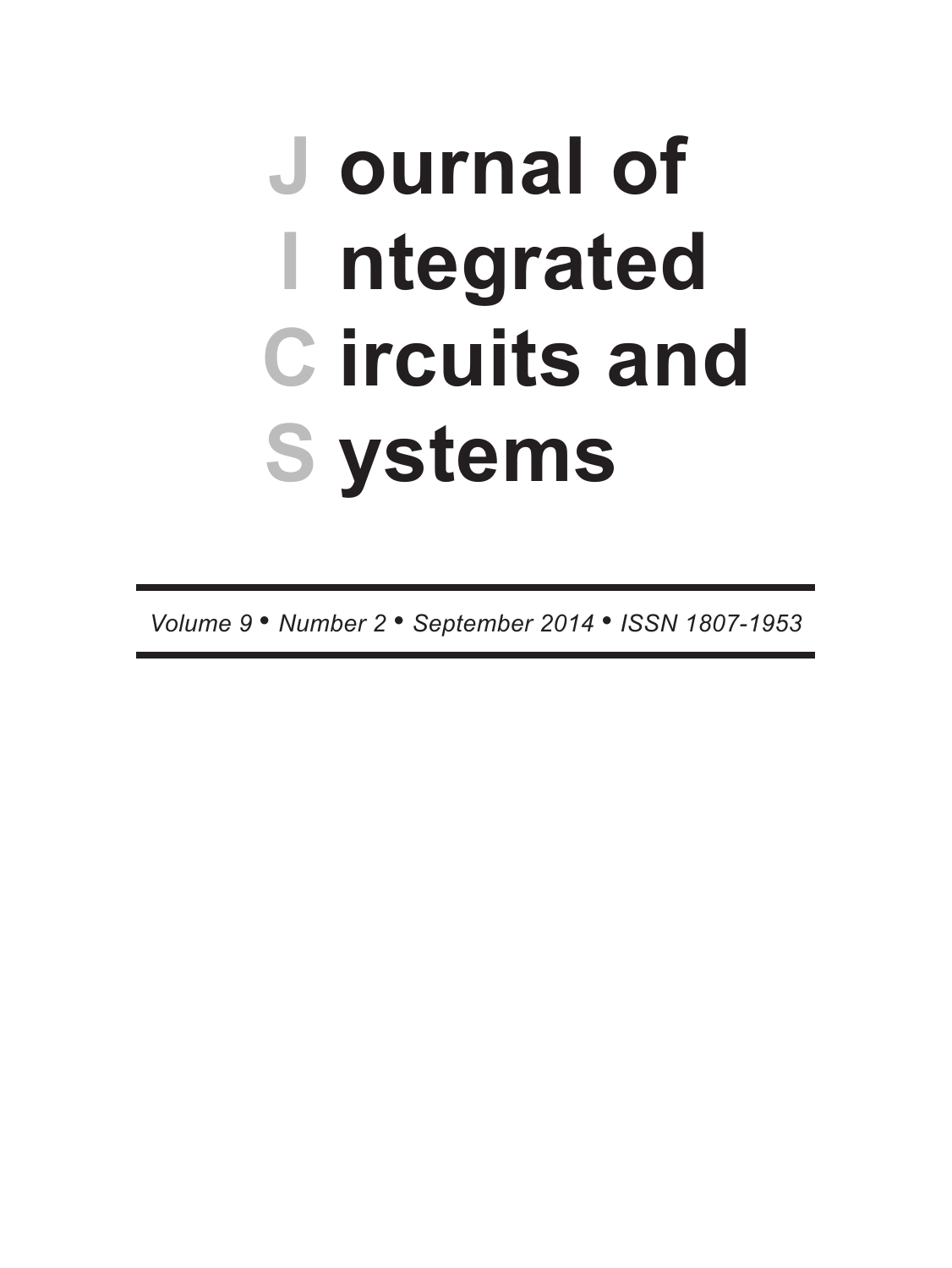### **CONTENTS**

| Drop of Thermal Contact Resistance between Multi-Layer                                                                      |  |
|-----------------------------------------------------------------------------------------------------------------------------|--|
| Graphene and Metals by Laser Annealing                                                                                      |  |
|                                                                                                                             |  |
| Observation of the Two-Sided Read Window on UTBOX SOI 1T-DRAM:                                                              |  |
| Measurement Setup, Numerical and Empirical Results<br>A. Nissimoff, K. R. A. Sasaki, M. Aoulaiche, J. A. Martino, E. Simoen |  |
|                                                                                                                             |  |
| Parasitic Conduction Response to X-ray Radiation in Unstrained                                                              |  |
| and Strained Triple-Gate SOI MuGFETs                                                                                        |  |
| F. Teixeira, C. Bordallo, M. Silveira, P. Agopian, J. A. Martino, E. Simoen                                                 |  |
|                                                                                                                             |  |
| Local Laser Annealing of Contacts Between MWCNTs and                                                                        |  |
| <b>Metallic Electrodes</b><br>J. Silveira, R. Savu, J. Swart, J. M. Filho, A. Gomes and S. Moshkalev 103                    |  |
|                                                                                                                             |  |
| The Roles of the Gate Bias, Doping Concentration, Temperature<br>and Geometry on the Harmonic Distortion of Junctionless    |  |
| Nanowire Transistors Operating in the Linear Regime                                                                         |  |
| R. Doria, R. Trevisoli, M. de Souza, M. Estrada, A. Cerdeira and M. A. Pavanello 110                                        |  |
| Love Wave Sensor Based on Thin Film Molecularly Imprinted Polymer:                                                          |  |
| Study of VOCs adsorption                                                                                                    |  |
| H. Hallil, N. O. Aouled, B. Plano, R. Delepee, L. Agrofoglio,                                                               |  |
|                                                                                                                             |  |